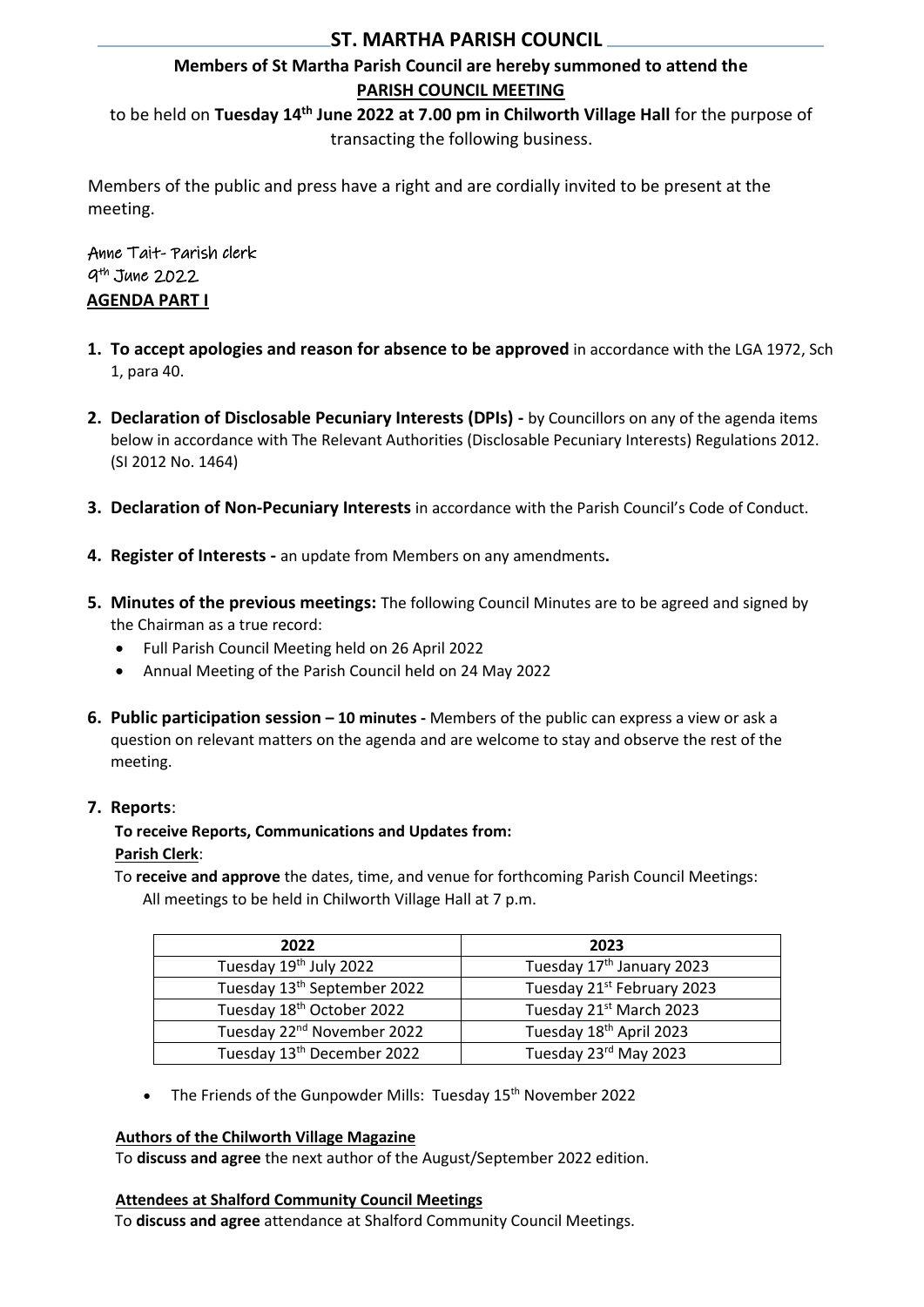#### **Parish Councillors:**

- To **receive and discuss** Cllr Mrs Allen's report on the cross-parish initiative meeting with Bramley, Shalford, St Martha and Wonersh held on 06/06/22. Ref email dated 06/06/22 and agree support for '20s Plenty' speed restriction in our Parish.
- To **receive and discuss** how to take forwards the points raised at the Annual assembly of St Martha Parish on 24 May 2022.
- To **receive** Cllr Pugh's report on his contact with Mark Appleton (GBC) regarding West Lodge.

**Borough Councillor's Report (**5 Minutes**) Surrey County Councillor's Report** (5 Minutes**) Shalford Community Councillor's Report (5 minutes)**

### **8. The Gunpowder Mills**

#### **9. Planning**

- **(a) To discuss and agree** a response to GBC on the following applications**:**
- **22/P/00886 Old Wolverly, 160 Dorking Road, Chilworth, Guildford, GU4 8RL Proposal:** Erection of two-storey rear extension with rear Juliet balcony and rear pv panels.
- **22/P/00743 - Pilar Lodge, Sample Oak Lane, Chilworth GU4 8RE**

**Proposal:** Demolition and replacement of the swimming pool and pool house to the main dwelling house, the demolition and replacement of the guest dwelling house, the demolition of all other detached residential outbuildings, and their replacement with a detached garage block, a detached tractor and equipment barn, greenhouse and a potting shed within the walled garden area, and a gate and fruit store together with the associated access arrangements.

• **22/T/00116** - **Gresham, Blacksmith Lane, Chilworth, GU4 8NQ**

**Proposal:** Ash T1 – fell due to Ash dieback. Ash 2 – fell due to Ash dieback (Chilworth Gunpowder Mills Conservation Area),

**(b)** To **RECEIVE and NOTE** the outcome of applications previously reported:

#### **10. Highways and Rights of Way**

#### **11. Correspondence**

#### **12. Financial Matters**

- a) To **receive and approve** the schedule of payments presented by the Clerk.
- b) To **receive, approve and sign** the bank reconciliation and statements for period ended 31/05/22.
- c) To **consider and approve** the Internal Auditor's report carried out on 7 June 2022.
- d) To **receive and approve** the Annual Return for the year ended 31 March 2022 **Section 1 Annual Governance Statement** for 2021/2022. The Chairman to sign.
- e) To **receive and approve** the Annual Return for the year ended 31 March 2022 **Section 2 Accounting Statement** for 2021/2022. The Chairman to sign.
- f) To **receive and approve** submitting a **Certificate of Exemption** for a smaller authority where the gross income or gross annual expenditure does not exceed £25,000. The Chairman to sign.
- g) To **receive and approve** the increase in grass cutting contract for year 2022/2023.

#### **13. Items for the next meeting**

Items for inclusion on future agendas - to receive any suggestions from Members.